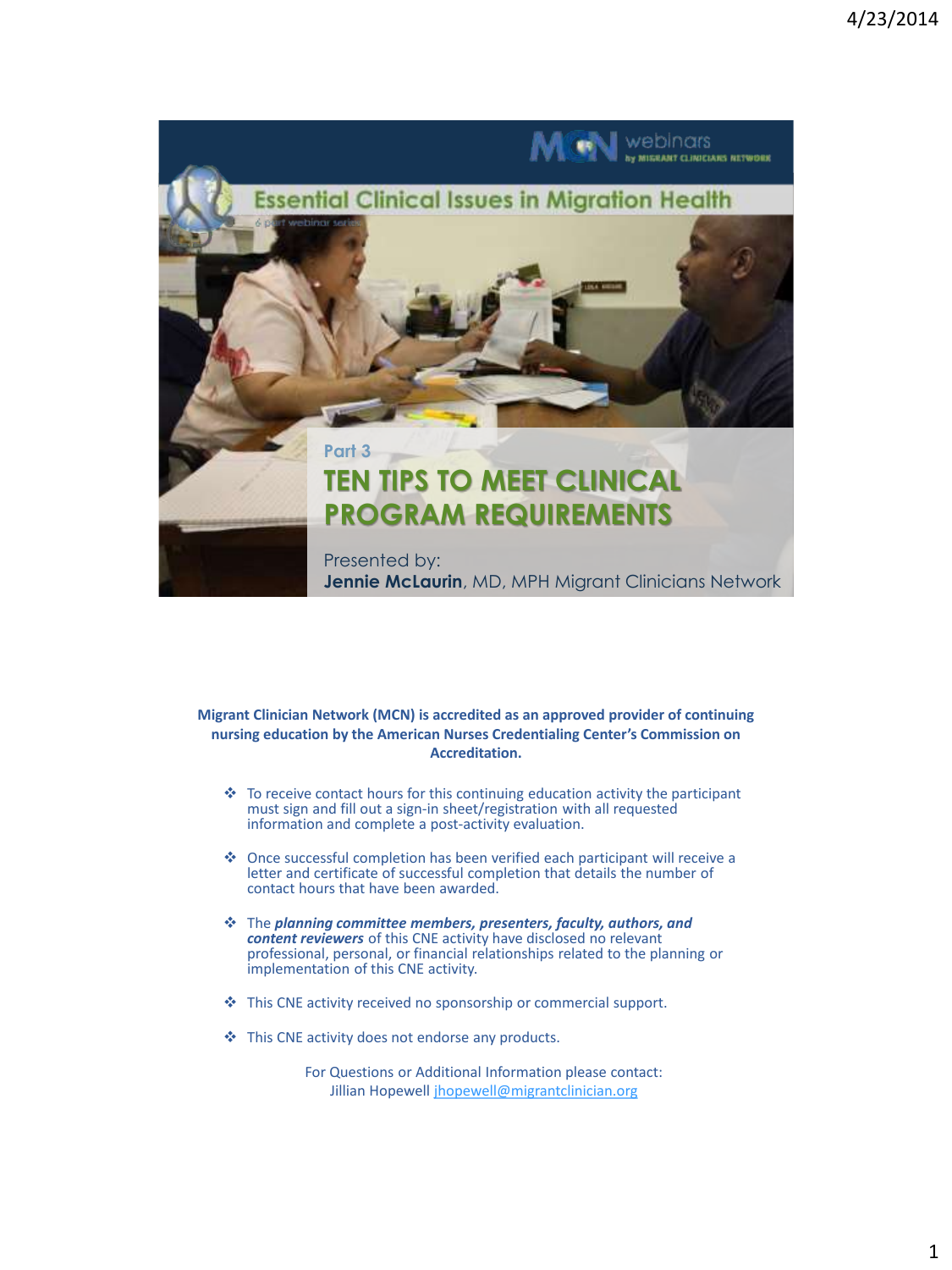# *Disclosure Statement*

*Faculty: Jennie McLaurin, MD, MPH Disclosure:* I have no real or perceived vested interests that neither relate to this presentation nor do we have any relationships with pharmaceutical companies, biomedical device manufacturers, and/or other corporations whose products or services are related to pertinent therapeutic areas.

# Learning Objectives

- 1. Identify the 19 program requirements by clinical, administrative, fiscal and governance components.
- 2. Associate clinical performance requirements with health center process improvement strategies.
- 3. Learn a tool for linking program requirements with clinical performance measures, PCMH criteria, meaningful use expectations and needs assessments of special populations.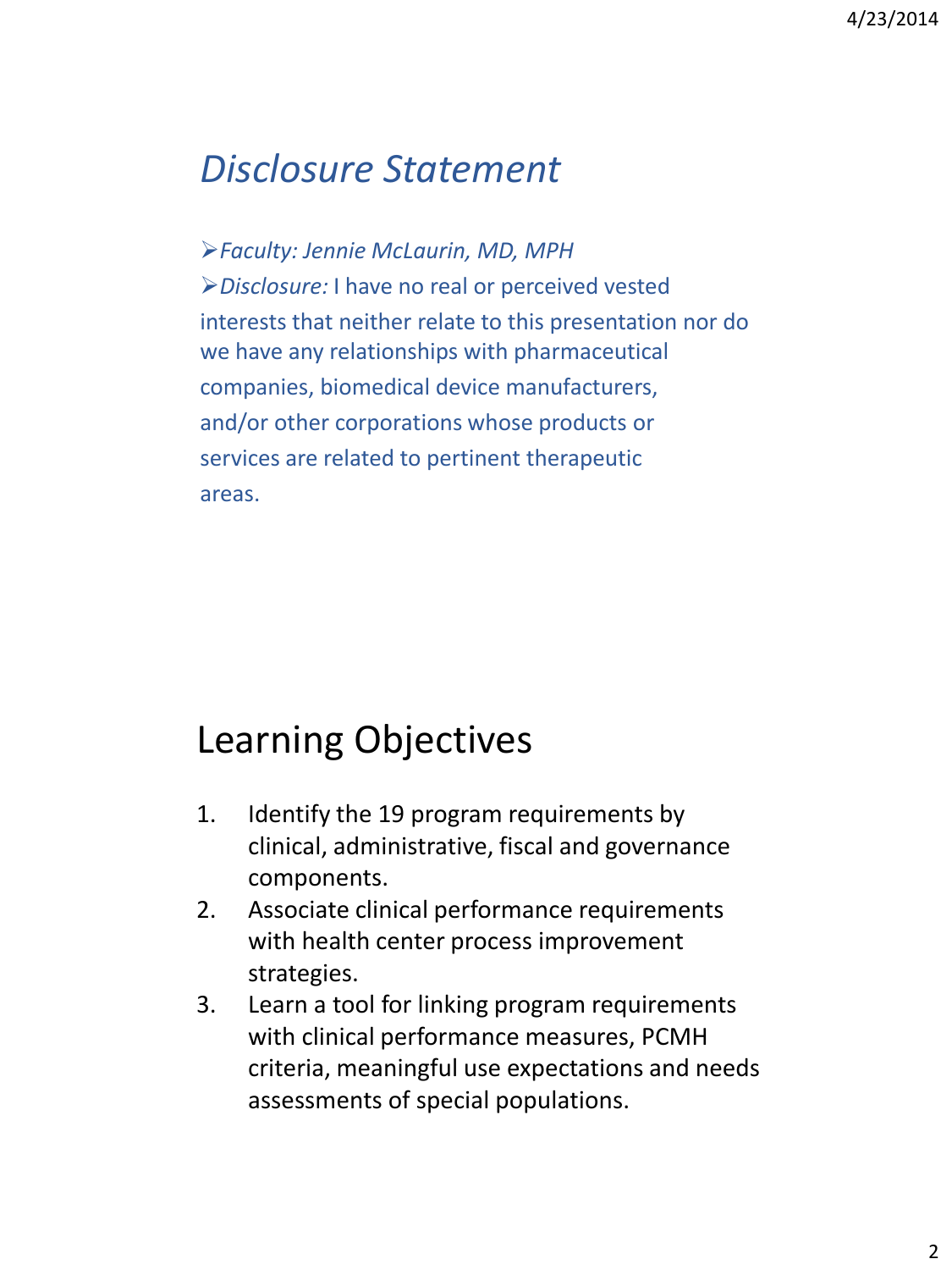4/23/2014

What is your experience with Operational Site Visits (OSVs)?



Are you directly involved in preparing clinical care reports, measures, or data?

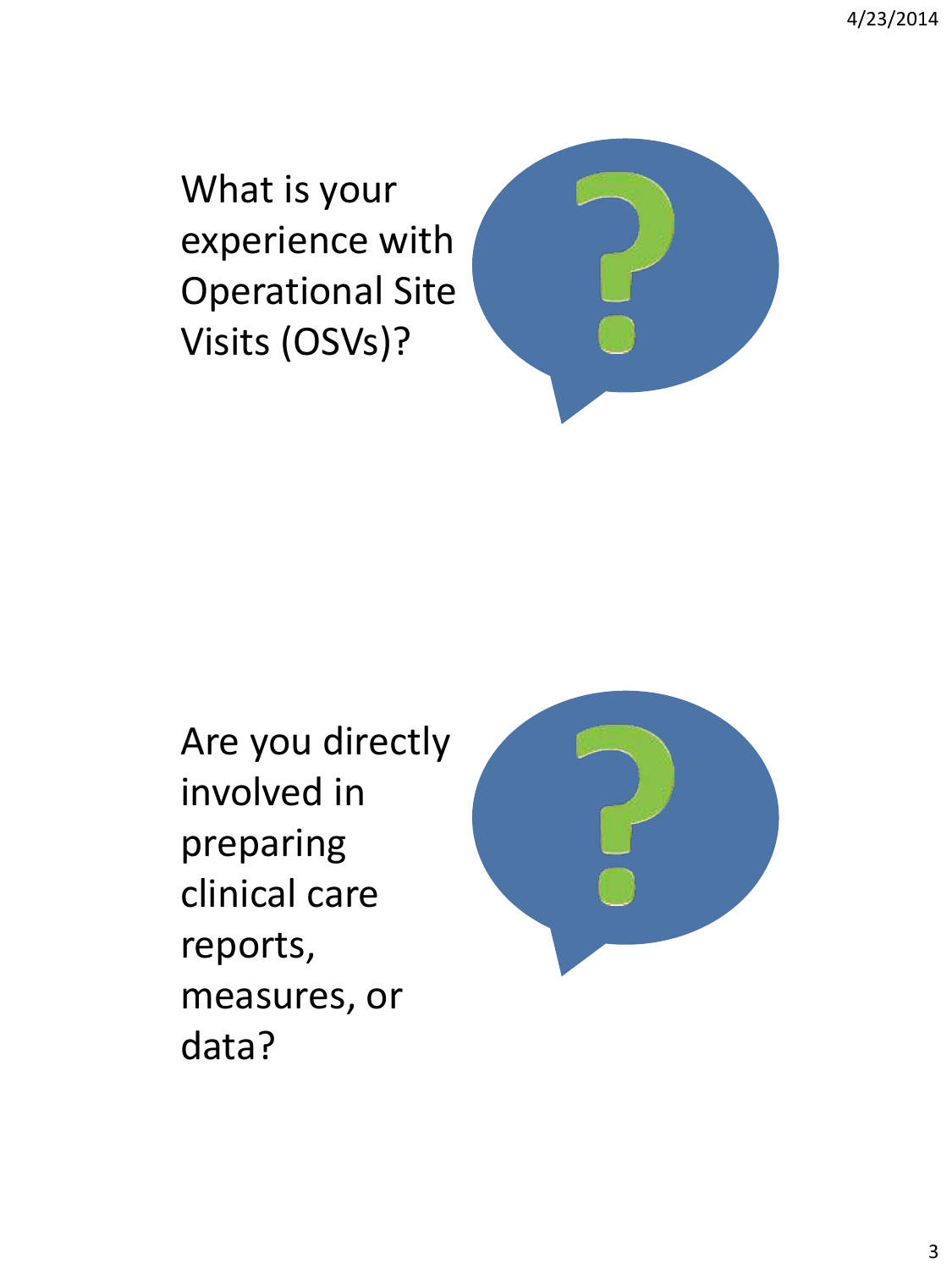19 Clinical, Financial and Governance requirements for FQHCs

Must meet **ALL 19** for compliance

500 osvs this year

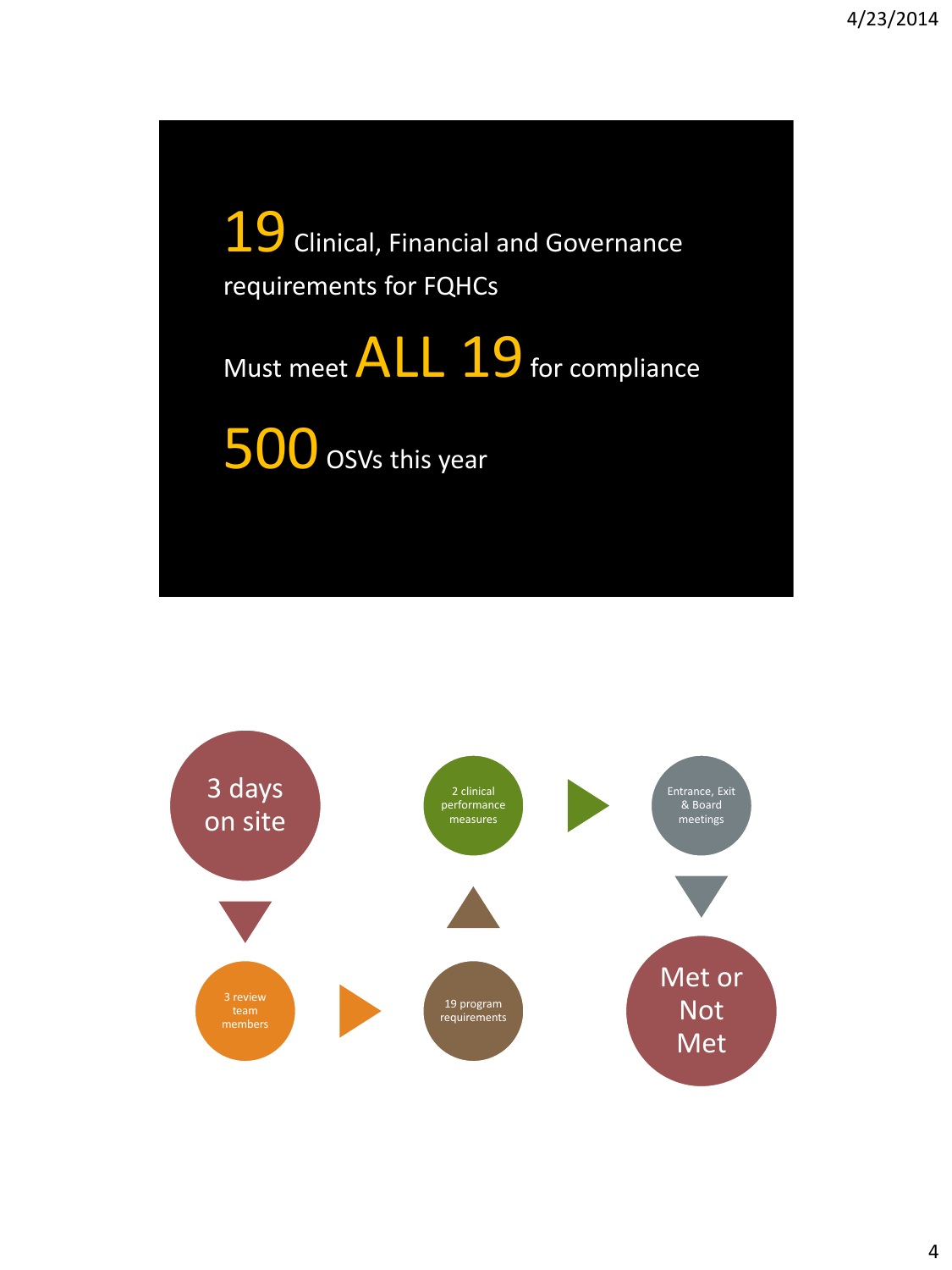#### **Health Center Program Site Visit Guide**



#### **For HRSA Health Center Program**

#### **Grantees and Look-Alikes**

#### **TABLE OF CONTENTS**

| <b>SECTION I: NEED</b> |                                                           |                                                                                                                                                                                                                                                                                                                                                                                                  |                   |
|------------------------|-----------------------------------------------------------|--------------------------------------------------------------------------------------------------------------------------------------------------------------------------------------------------------------------------------------------------------------------------------------------------------------------------------------------------------------------------------------------------|-------------------|
| No.                    | <b>Title</b>                                              | <b>Program Requirement Compliance Review</b>                                                                                                                                                                                                                                                                                                                                                     | Page <sup>*</sup> |
| 1                      | <b>Needs Assessment</b>                                   | Health center demonstrates and documents the needs of its target population, updating its service area, when<br>appropriate.                                                                                                                                                                                                                                                                     | ã                 |
|                        |                                                           | <b>SECTION IL SERVICES</b>                                                                                                                                                                                                                                                                                                                                                                       |                   |
| No.                    | Title                                                     | <b>Program Requirement Compliance Review</b>                                                                                                                                                                                                                                                                                                                                                     | Page <sup>*</sup> |
| $\overline{z}$         | Regulred and<br><b>Additional Services</b>                | Health center provides all required primary, preventive, enabling health services and additional health services<br>as appropriate and necessary, either directly or through established written arrangements and referrals.<br>Note: Health centers requesting funding to serve homeless individuals and their families must provide substance<br>abuse services among their required services. | ú                 |
| ı                      | <b>Staffing</b>                                           | Health center maintains a core staff as necessary to carry out all required primary, preventive, enabling health<br>services and additional health services as appropriate and necessary, either directly or through established.<br>arrangements and referrals. Staff must be appropriately licensed, credentialed and privileged.                                                              | I                 |
| 4                      | Accessible Hours of<br>Operation / Locations              | Health center provides services at times and locations that assure accessibility and meet the needs of the<br>population to be served.                                                                                                                                                                                                                                                           | 追                 |
| 昱                      | After Hours Coverage                                      | Health center provides professional coverage for medical emergencies during hours when the center is closed.                                                                                                                                                                                                                                                                                     | п                 |
| 6                      | Hospital Admitting<br>Privileges and<br>Continuum of Care | Health center physicians have admitting privileges at one or more referral hospitals, or other such arrangement<br>to ensure continuity of care. In cases where hospital arrangements (including admitting privileges and<br>membership) are not possible, health center must firmly establish arrangements for hospitalization, discharge<br>planning, and patient tracking.                    | 12                |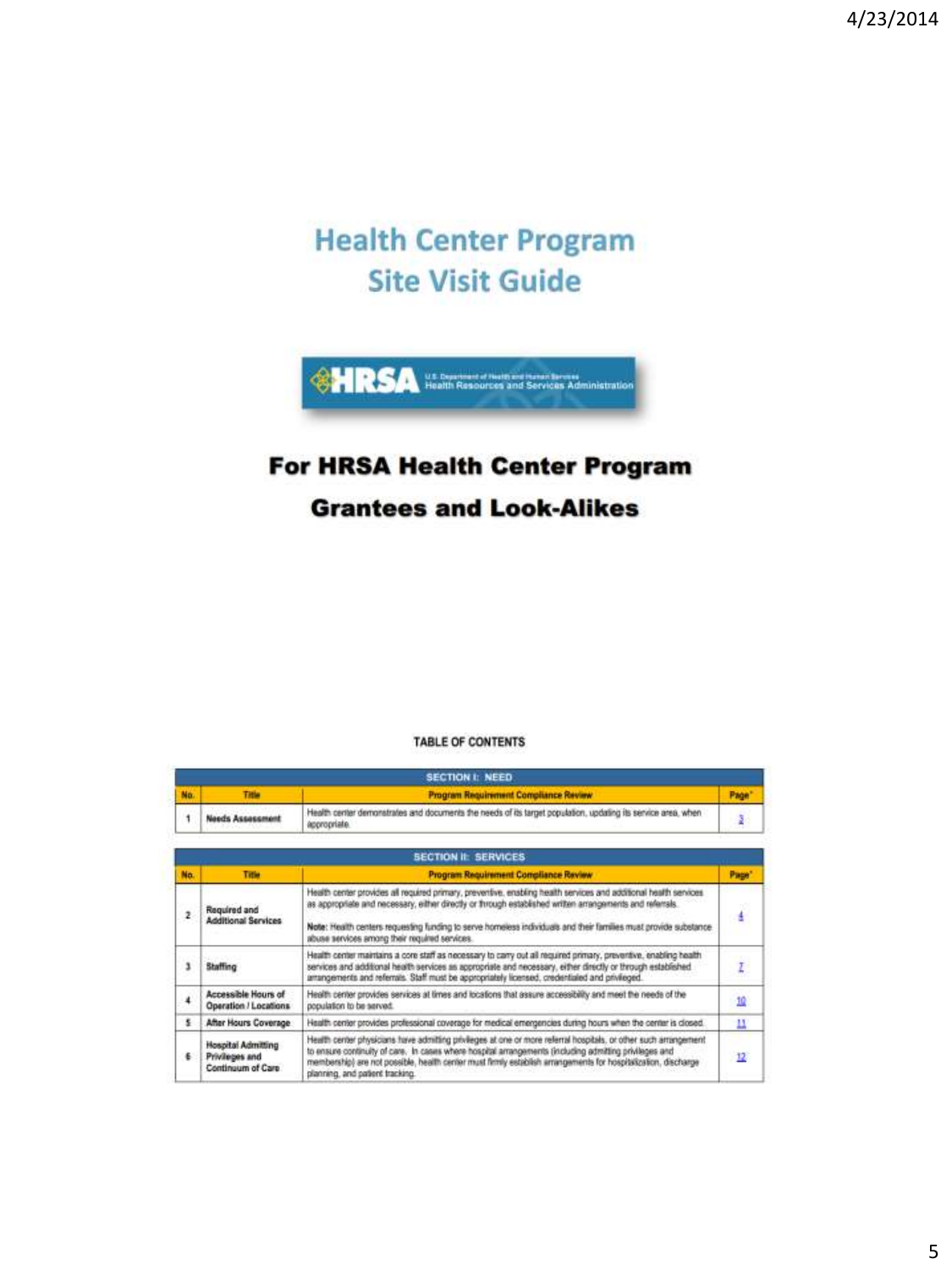

- Read the manual
- Share Program Requirements with new clinicians
- Be able to explain the clinical ones to your colleagues and others
- Quick review now…



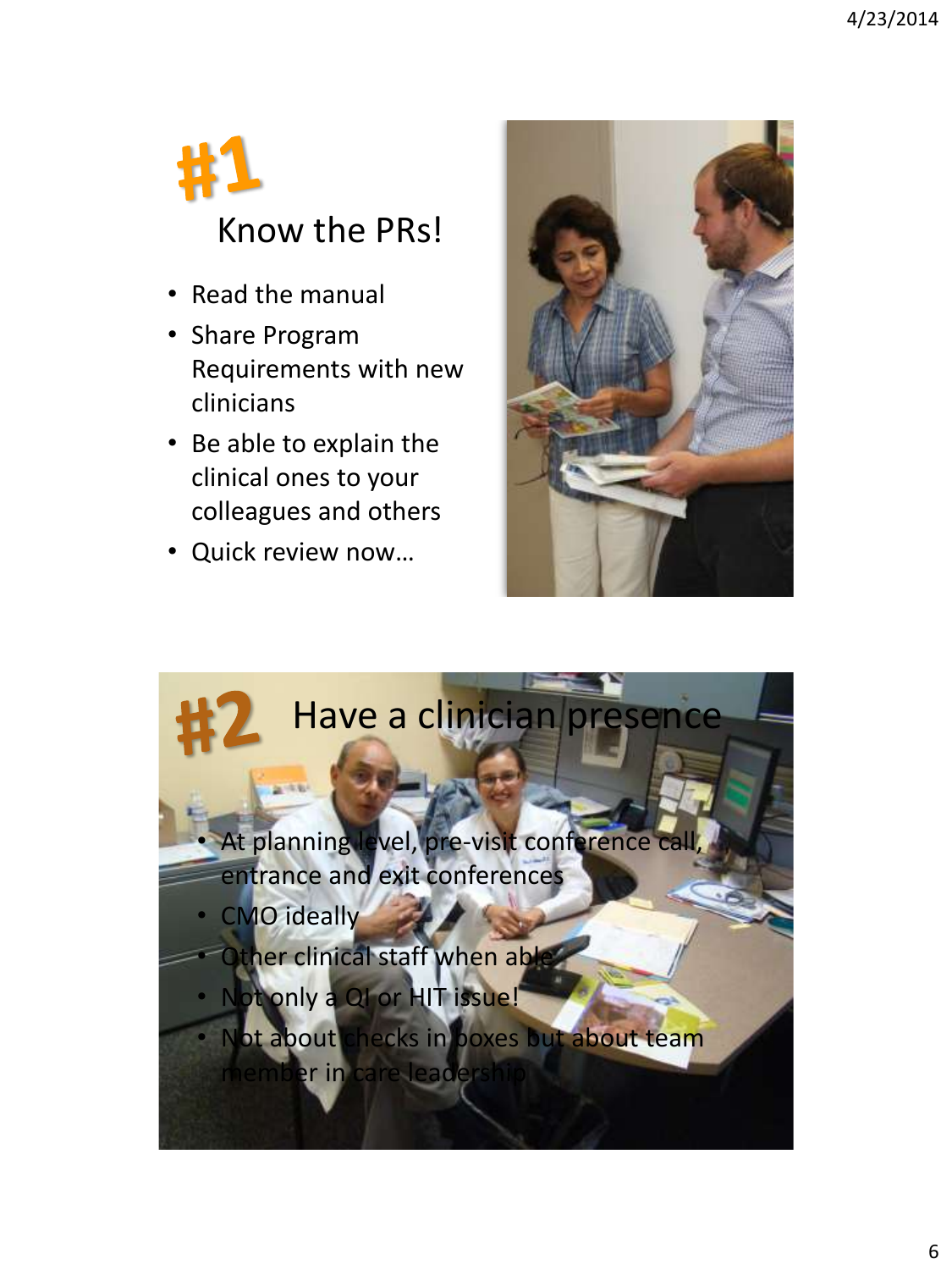

- **Don't miss the easy A!**
- Is it posted where all can see easily on every visit?
- In all languages used?
- Sliding fee available, no one turned away because of payment difficulty?
- Sliding fee explained in clear terms?
- Hours of Operation?

Get Clinical Agreement Policies Up to Date

- Hospital, lab, pharmacy, radiology, off-site prenatal or OB, after hours, referral services MOU addressing care of patients without regard to ability to pay and how to obtain full records of care
- Open ended dates on MOUs are weak. Try to sign and update at least every 3 years. **Update all before site visit!**
- Keep in handy binder for review.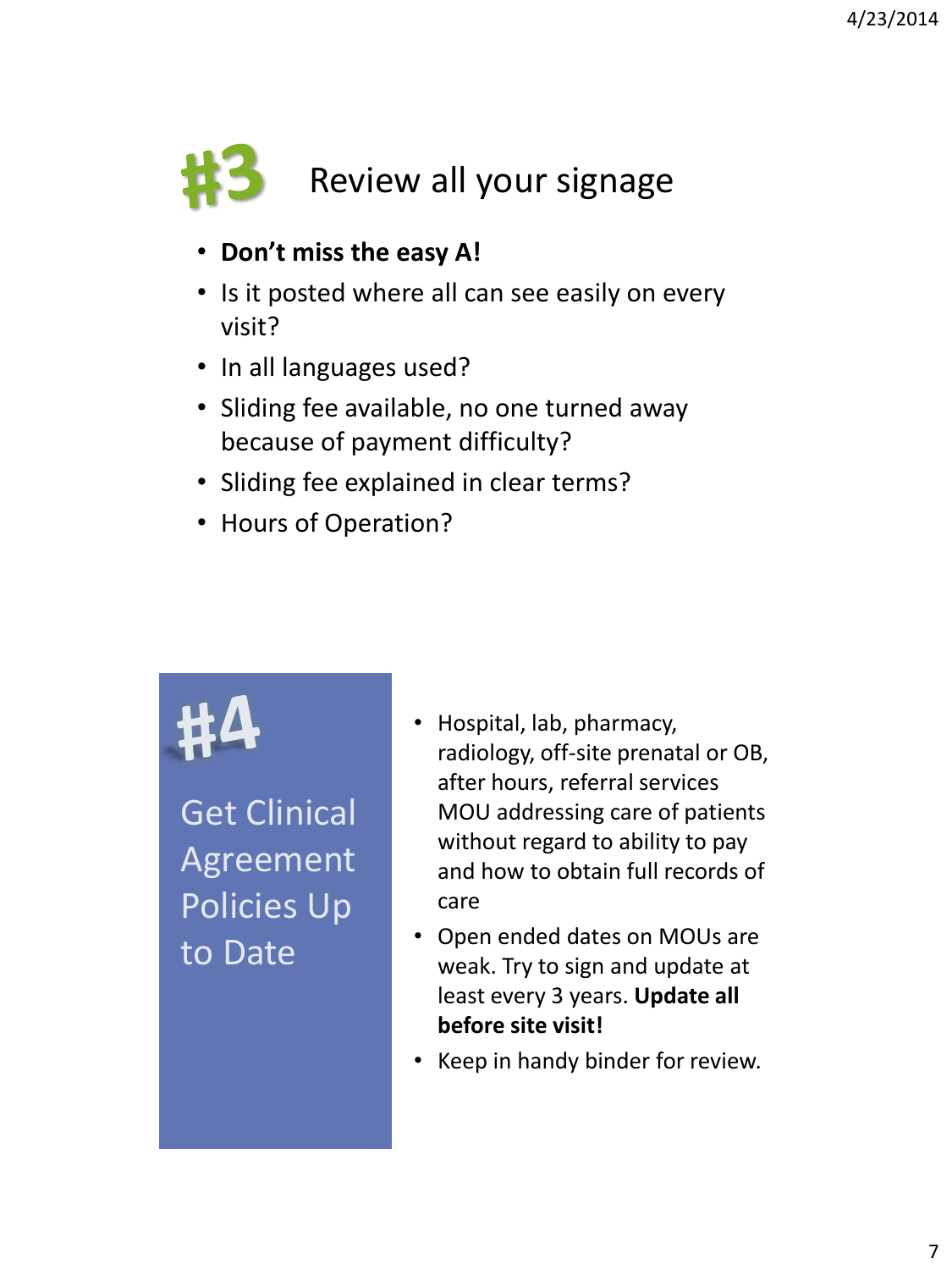## Show us you use your policies and procedures

Reviewed and discussed regularly by staff or QI team?

- Are there outcomes we can see based on their use? And action items related to outcomes?
- Are they dated and signed by senior leaders?
- Are clinical staff evaluations done and current?
- Are new providers credentialed and approved by the Board? Re-privileged every 2 years?

## Show that clinical staff understand health centers

- Orientation for new staff?
- Mission driven R&R plan with FQHC career in mind?
- Support for clinician training and networking?
- Clinicians involved in clinical performance measures, PCMH, special pops, peer review, etc?

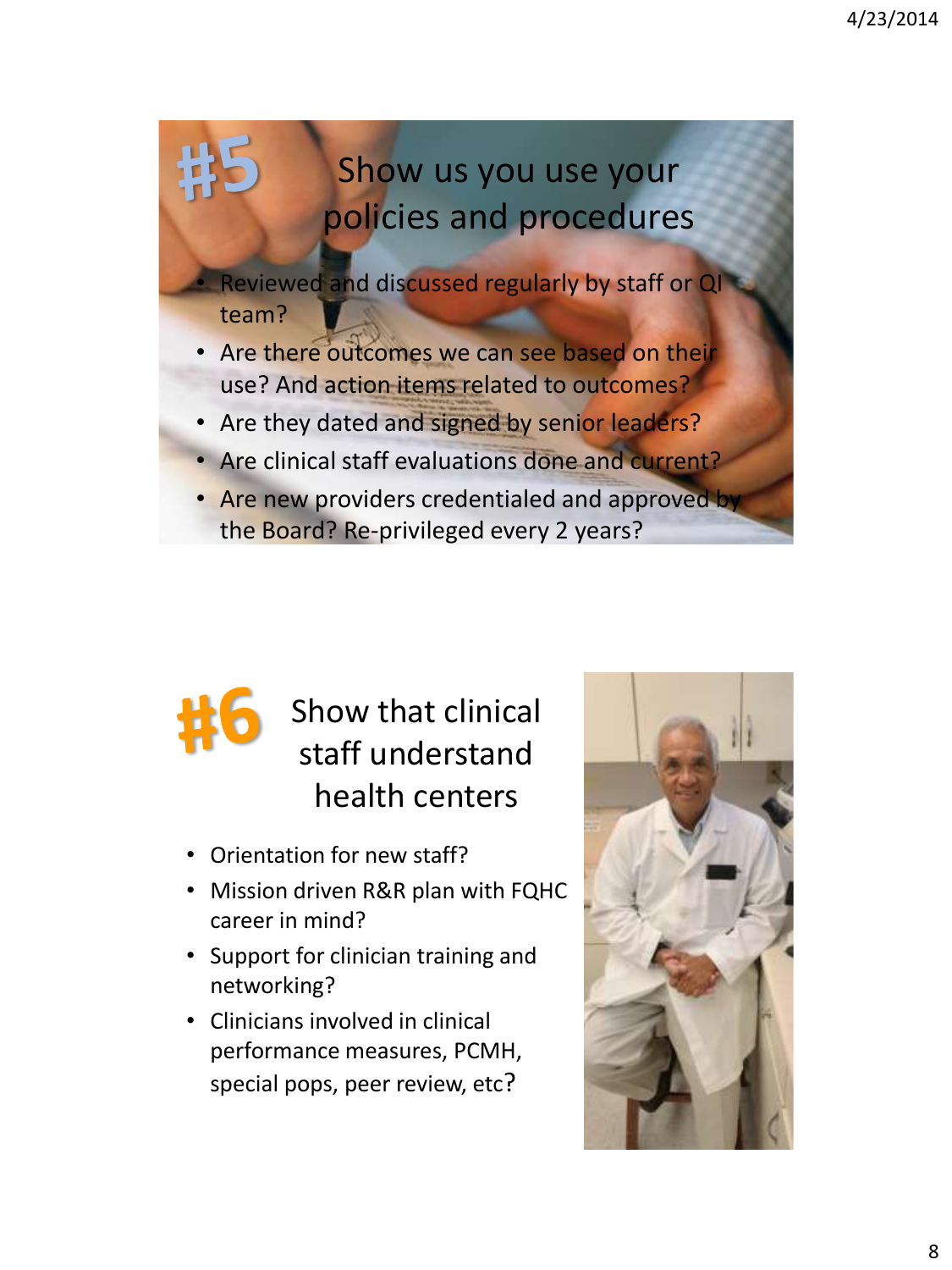

## Be the First to Understand Productivity Issues

- Common struggle
- No cookie cutter solutions
- Does schedule vary by provider expertise, patient need, season of year, day of week, time of day?
- Are there no show issues, and if so have they been analyzed?
- Are there coding issues? Collection issues?



#### Use Patient Data Well

- What hours do patients utilize and why?
- What services do patients like the most (dig a little)
- What are special population clinical measures outcomes as compared to general population?
- What PCMH innovations have been made for special populations?
- What hospitalization and ED rates do you have for population subtypes?
- What percent of patient visits are WI, acute, chronic, or preventive visits?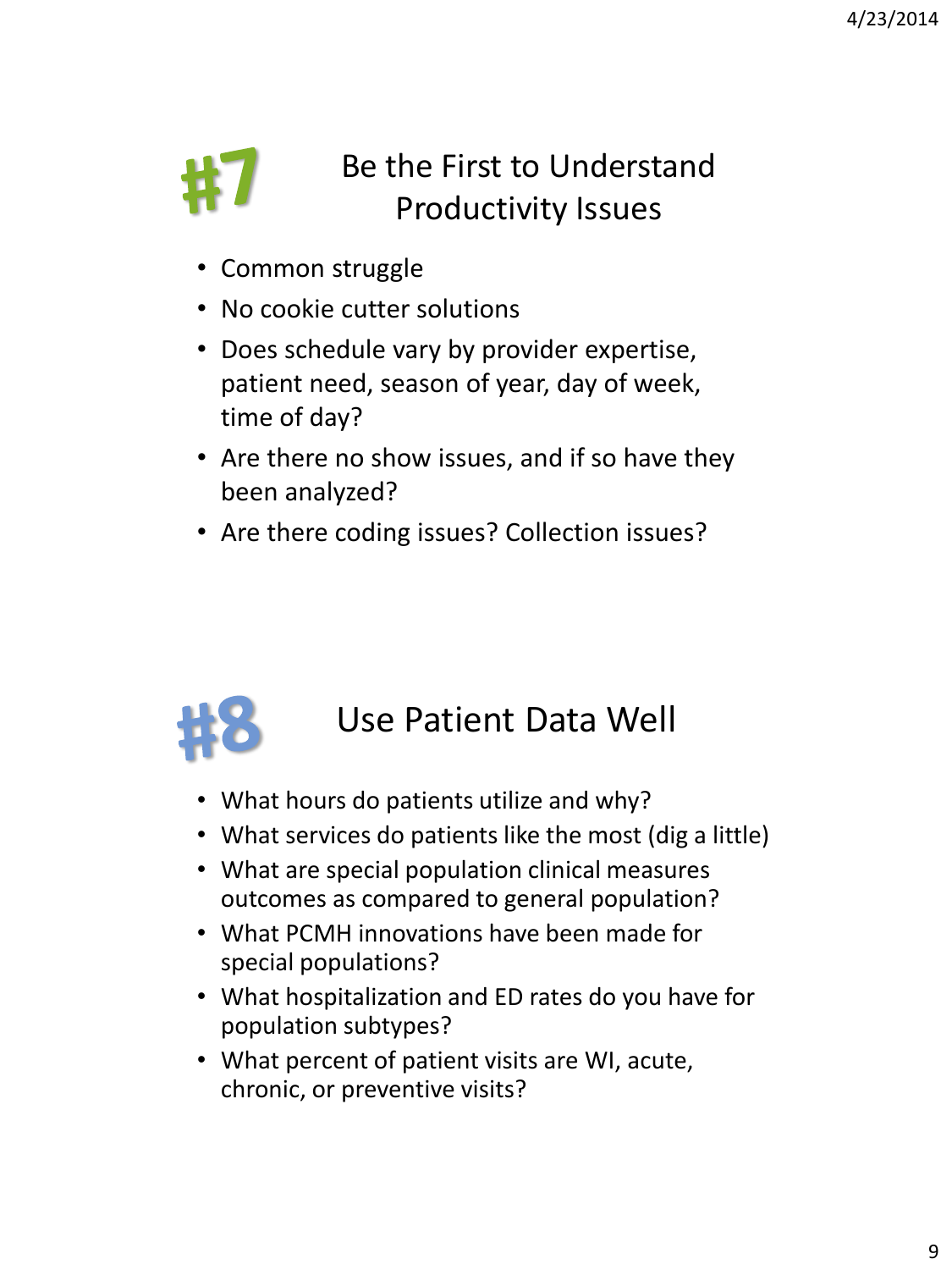## Make sure your board members are representative users

- Representative of your overall target population by gender, age, geography, special population, and services used
- May be family member of user and still count as user member of Board
- Not just a flu shot or acute care visit unless you want us to think that is all you offer.



- Exemplary health outcomes in HRSA priorities and special pops
- Growth in prevention, productivity, QI practices, staffing, special pops, etc
- Strong visual message for the reviewers: make it easy to see and share
- New component "Innovative and Best Practices" not required but always good.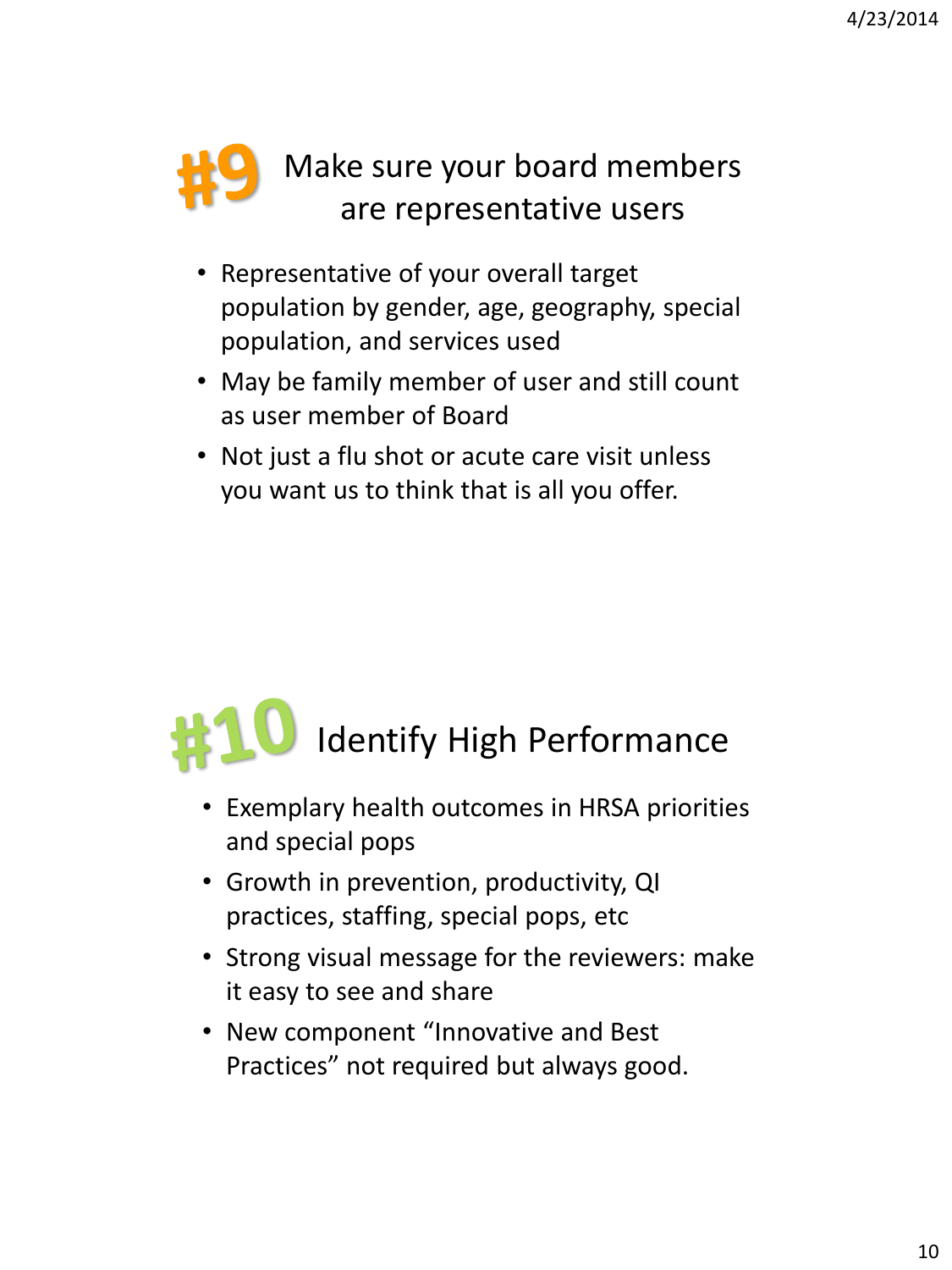#### Resources www.migrantclincian.org Resources Health Center Program \* Profession Specific Resources \* Recruitment and Retention **Site Visit Guide** \* Professional Practice<br>and Development<br>\* Human Res - Human Reporters MCN Recommends **CHRSA ARFP: Amencan Academy**<br>Family Physicians<br>Tommes **Dy Corps Connection Newleds** For HRSA Health Center Program **Comment and Reference In the Self Aggester** HRSA Health Collection HRSA Health Collection **Bungle Reco** ienant and Tan 1 rutment and tion Tools and



- HRSA Strategic Priorities and Special Pops pages
- MCN QI Tools (www.migrantclinician.org)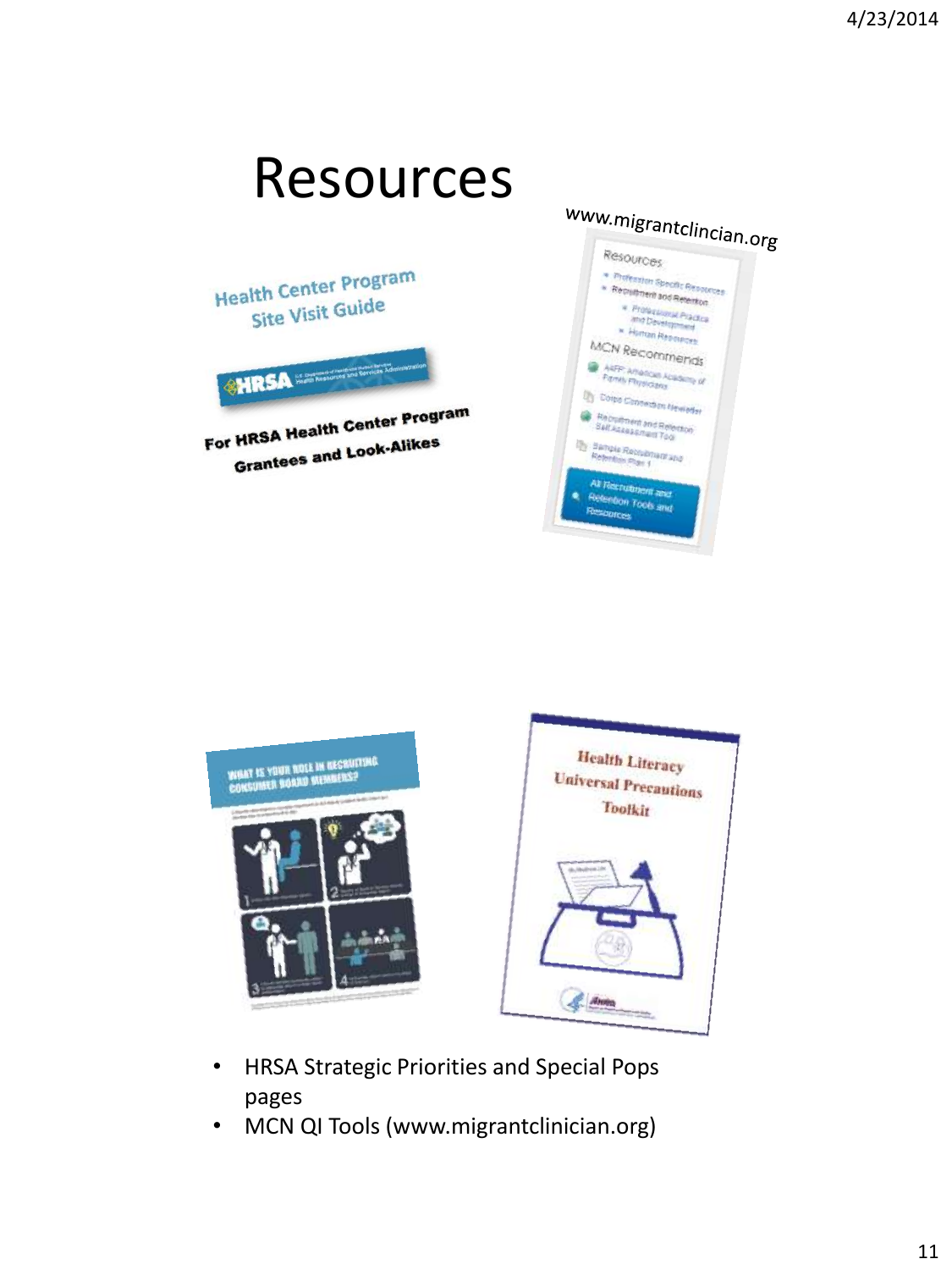# Any questions ?



Jennie McLaurin, MD, MPH jmclaurin@migrantclinician.org www.migrantclinician.org



June 25

**6 INTEGRATING ORAL HEALTH INTO THE PATIENT-CENTERED HEALTH HOME**